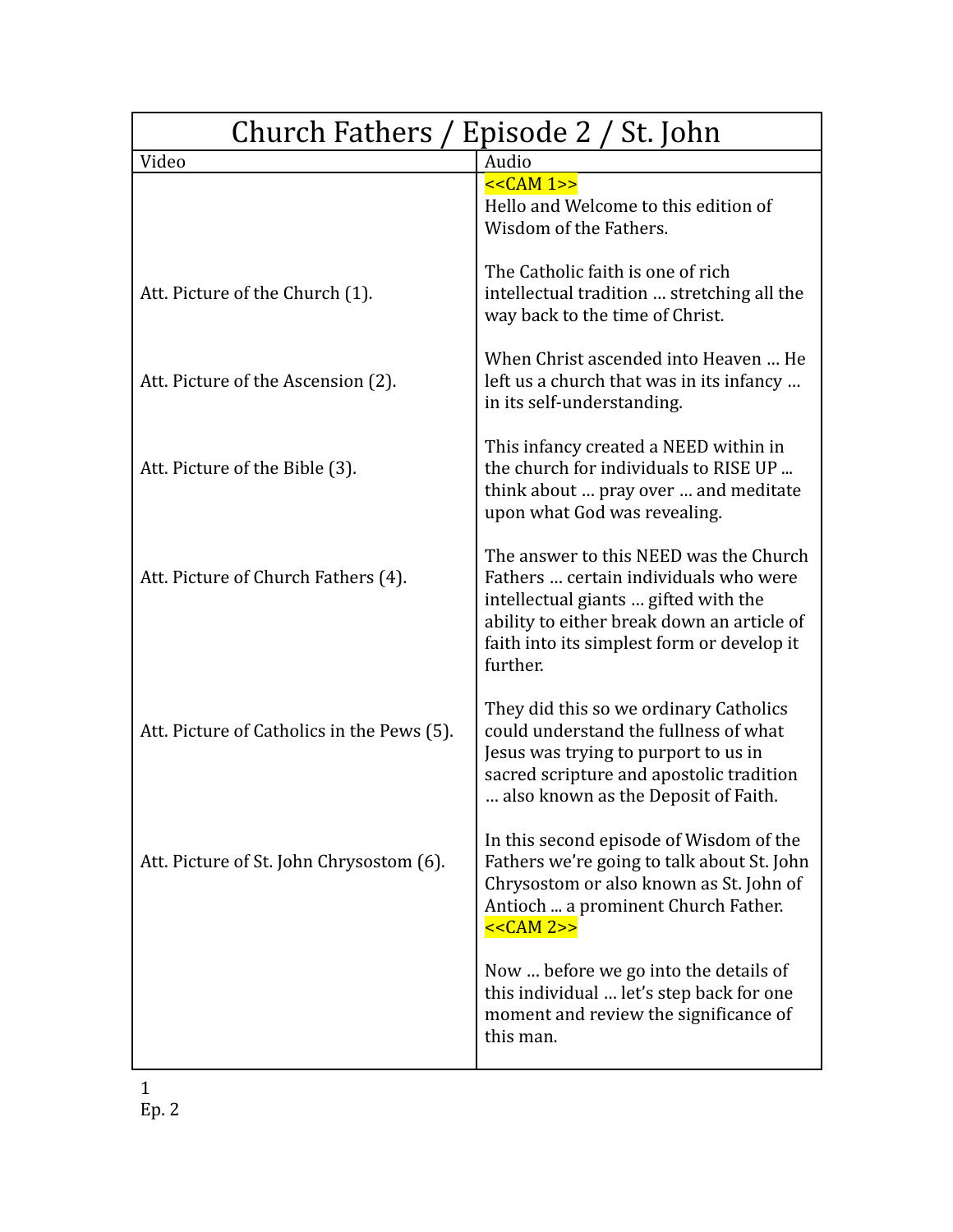| Att. Type on  "Chrysostom = Golden<br>Mouthed"                                    | St. John Chrysostom is different from<br>many other saints in that he has what<br>appears to be the title of his first and last<br>name. We know other saints simply by<br>their first name. The difference<br>however  is that the word Chrysostom<br>has special meaning and is not his last<br>name. The word 'Chrysostom' means<br>'golden mouthed.' |
|-----------------------------------------------------------------------------------|----------------------------------------------------------------------------------------------------------------------------------------------------------------------------------------------------------------------------------------------------------------------------------------------------------------------------------------------------------|
| Att. Picture of St. John (7)                                                      | This name was given to him after he died<br>because all his sermons were moving<br>and very pleasant to hear. His sermons<br>were so good that he often brought<br>people to tears or applause. Because of<br>this  he quickly became known as one<br>of the most powerful orators of the<br>ancient world.                                              |
|                                                                                   | The Life of St. John                                                                                                                                                                                                                                                                                                                                     |
|                                                                                   | Chrysostom                                                                                                                                                                                                                                                                                                                                               |
| Att. Picture of Antioch (8).                                                      | $<<CAM 1>>$<br>John was born in Antioch in 349 to<br>Greco-Syrian parents. His father died<br>shortly after his birth and he was raised<br>by his mother.                                                                                                                                                                                                |
| Att. Picture of baptismal fount (9), school<br>(10), and the Greek language (11). | He was baptized in 368 at the age of 19.<br>He then began his education under the<br>pagan teacher Libanius and acquired the<br>skills for a career in rhetoric. John was<br>fond of the Greek language and<br>literature.                                                                                                                               |
|                                                                                   | As he advanced in age  John became<br>more deeply committed to Christianity<br>and went on to study theology under<br>Diodore of Tarsus  founder of the<br>reconstituted School of Antioch.                                                                                                                                                              |
| Att. Picture of a hermit (12).                                                    | He became a hermit at the age of 21 and<br>spent the next two years continually<br>standing  scarcely sleeping  and<br>committing the Bible to memory. It can                                                                                                                                                                                            |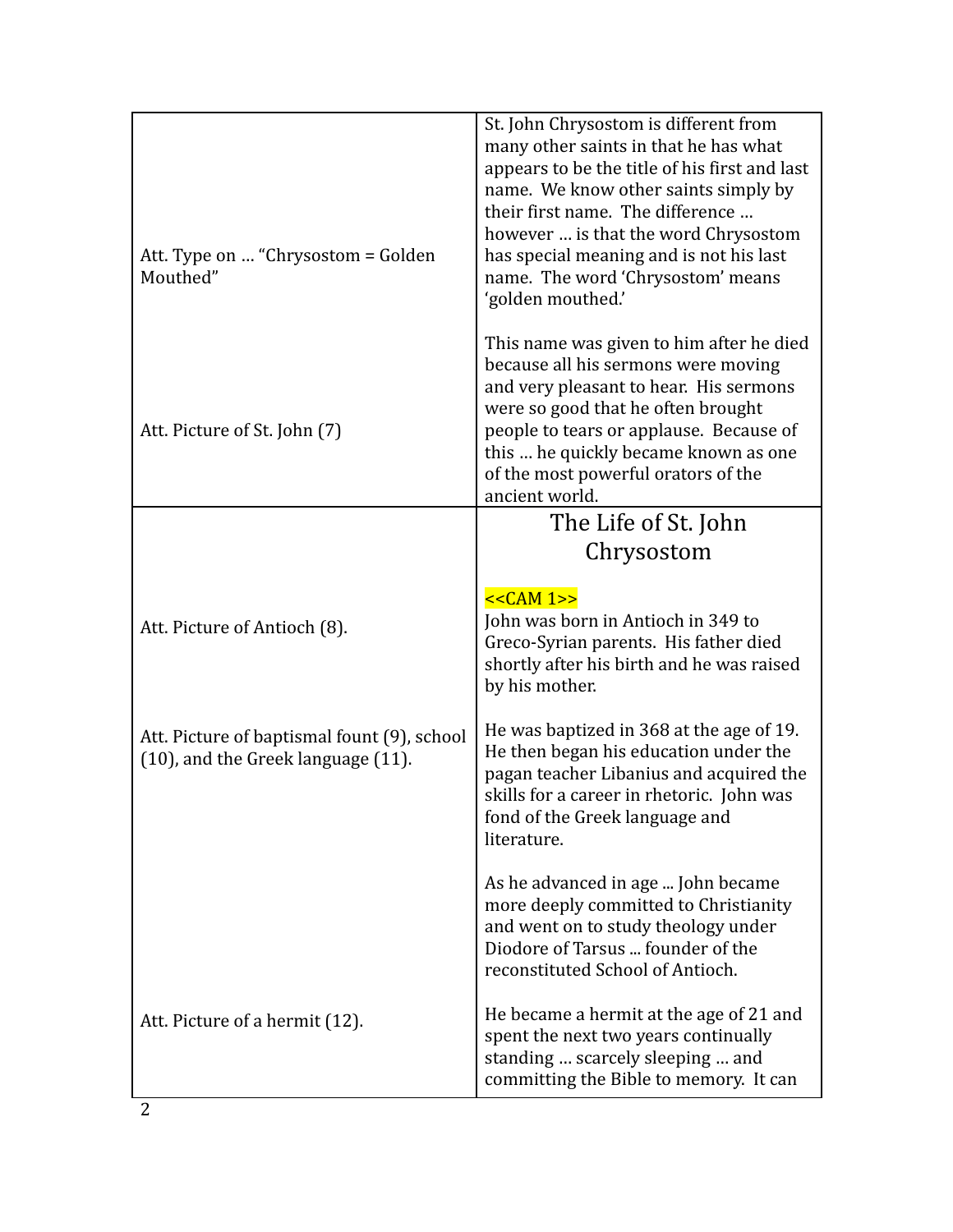|                                                   | be said John had an extreme thirst to<br>know Jesus! As a result of these severe<br>practices  his stomach and kidneys<br>were permanently damaged and poor<br>health forced him to return to Antioch.                                                                                                                                                                                                |
|---------------------------------------------------|-------------------------------------------------------------------------------------------------------------------------------------------------------------------------------------------------------------------------------------------------------------------------------------------------------------------------------------------------------------------------------------------------------|
| Att. Picture of ordination (13).                  | When John returned home  Saint<br>Meletius ordained him a deacon in 381<br>at the age of 27 and roughly 5 years later<br>he was ordained a priest.                                                                                                                                                                                                                                                    |
| Att. Picture of Pulpit (14).                      | In Antioch  from 386 to 397  John<br>gained increasing popularity due to his<br>ability to preach  especially in relation<br>to scripture and morality. The most<br>valuable of his works from this period<br>are his Homilies on the Bible.                                                                                                                                                          |
| Att. Picture of St. John (15).                    | In the autumn of 397  at the age of 43<br>John was appointed Archbishop of<br>Constantinople  after having been<br>nominated without his knowledge by the<br>eunuch Eutropius. He had to leave<br>Antioch in secret due to fears of civil<br>unrest. $<<<$ CAM 2>>                                                                                                                                    |
| Att. Picture of St. John giving a sermon<br>(16). | As archbishop he boldly spoke out<br>against the sins of Constantinople and as<br>one might imagine his sermons were<br>offensive to the elite of his time. This<br>style of preaching hence found him few<br>friends in key positions and because of<br>this he found himself in exile in the<br>Taurus Mountains. Among the affronted<br>was Empress Eudoxia  who banished<br>John from the region. |
| Att. Picture of the mountains (17).               | John suffered intensely in the mountains.<br>He spent many nights nearly freezing to<br>death. While in exile  he still wrote<br>letters to the people under his care<br>giving them direction.<br>John's enemies despised this influence                                                                                                                                                             |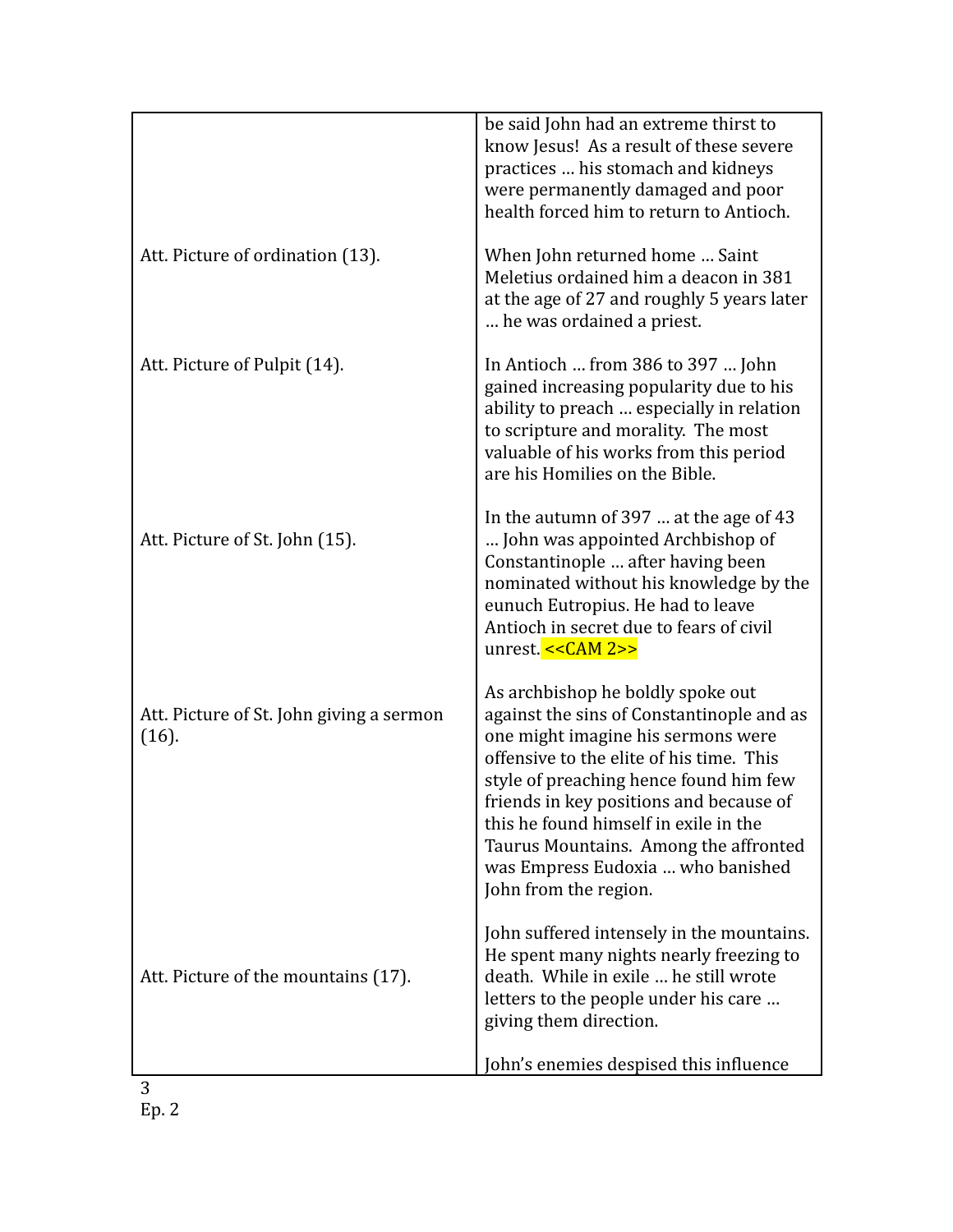| Att. Picture of the Black Sea (18).                                                        | and decided to transfer him farther away<br>from Constantinople  moving him up<br>by the Black Sea. John was then forced to<br>walk to the Black sea. The guards who<br>moved him showed him little mercy<br>beating him on the way. They<br>relentlessly hurried his tottering legs<br>forward until he could go no farther. The<br>guards soon realized that he was going<br>to perish and brought him to a<br>Church. |
|--------------------------------------------------------------------------------------------|--------------------------------------------------------------------------------------------------------------------------------------------------------------------------------------------------------------------------------------------------------------------------------------------------------------------------------------------------------------------------------------------------------------------------|
| Att. Picture of Church (19).                                                               | At the church  he asked for a white<br>robe , which he was given. He then<br>gave away his old clothes and was<br>surrounded by monks and nuns  thus<br>raised himself up  saying  "Glory be to<br>God for all things. Amen." Those were<br>his last words. << CAM 1>>                                                                                                                                                   |
| Att. Picture of St. John (6).                                                              | John died in 407 at the age of 53. He<br>became known as "the greatest preacher<br>in the early church." His extant<br>homiletical works are vast  including<br>hundreds of explanatory homilies on<br>both the New Testament  especially the                                                                                                                                                                            |
| Att. Picture of Books (20).                                                                | works of Saint Paul and the Old<br>Testament particularly on Genesis.<br>Among his existing exegetical works are<br>67 homilies on Genesis  59 on the<br>Psalms  90 on the Gospel of Matthew<br>88 on the Gospel of John  and 55 on the<br>Acts of the Apostles.                                                                                                                                                         |
| Att. Picture of St. John (15).                                                             | Now that we have an understanding of<br>who Saint John Chrysostom is  let's<br>take a look at what he had to say about<br>the sacrifice of the Mass. << CAM 2>>                                                                                                                                                                                                                                                          |
|                                                                                            | St. John Chrysostom on the                                                                                                                                                                                                                                                                                                                                                                                               |
|                                                                                            | Sacrifice of the Mass                                                                                                                                                                                                                                                                                                                                                                                                    |
| Att. Granite Background (for all quotes);<br>change color of background for each<br>quote. | "When you see the Lord immolated and                                                                                                                                                                                                                                                                                                                                                                                     |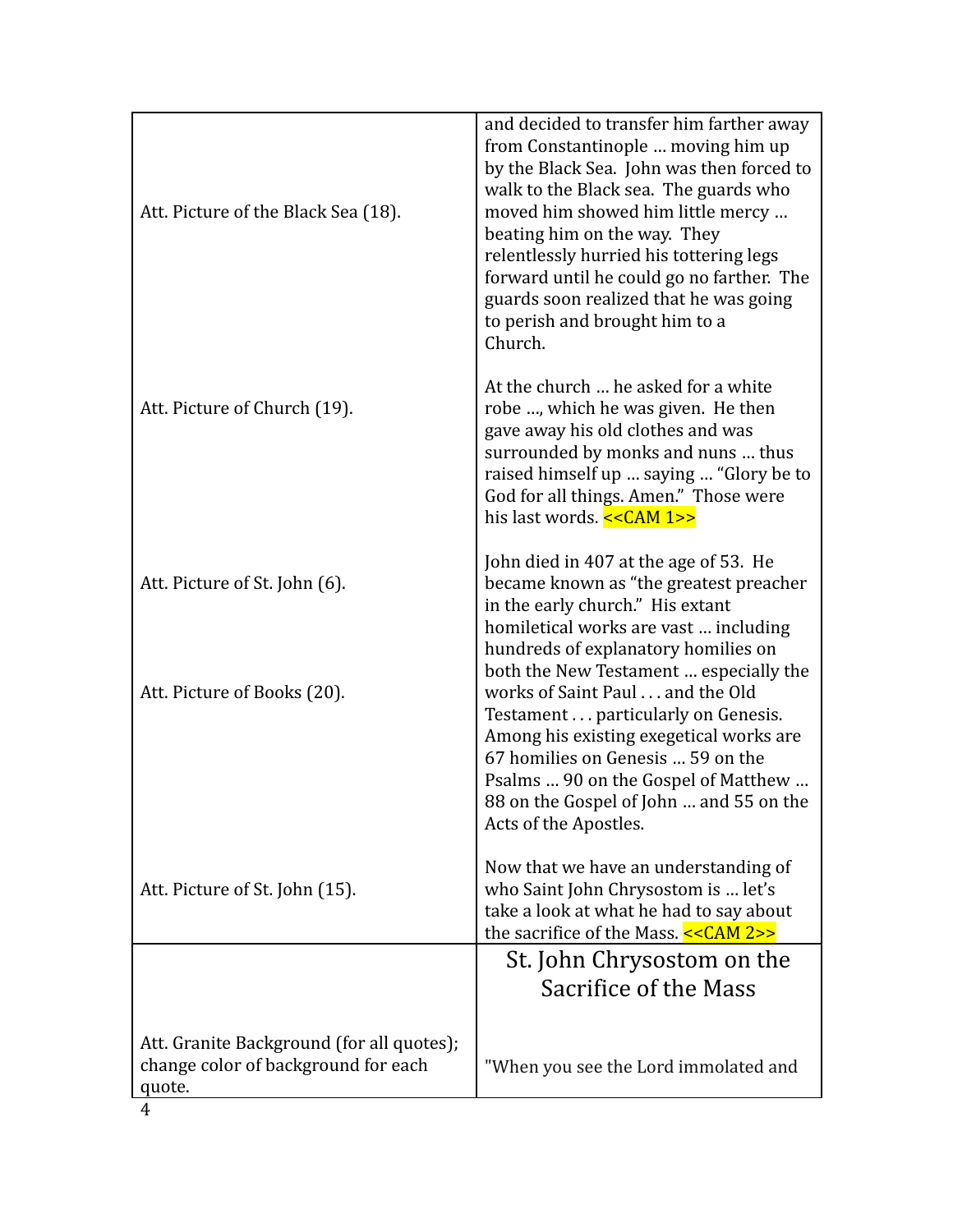| lying upon the altar, and the priest bent<br>over that sacrifice praying, and all the<br>people empurpled by that precious<br>blood, can you think that you are still<br>among men and on earth? Or are you not<br>lifted up to heaven?" (The<br>Priesthood 3:4:177 [A.D. 387]).                                                                                                                                                                                                                                                                                                                                                                                                                                                                                                                                                                                                                                                                                           |
|----------------------------------------------------------------------------------------------------------------------------------------------------------------------------------------------------------------------------------------------------------------------------------------------------------------------------------------------------------------------------------------------------------------------------------------------------------------------------------------------------------------------------------------------------------------------------------------------------------------------------------------------------------------------------------------------------------------------------------------------------------------------------------------------------------------------------------------------------------------------------------------------------------------------------------------------------------------------------|
| "Reverence, therefore, reverence this<br>table, of which we are all communicants!<br>Christ, slain for us, the sacrificial victim<br>who is placed thereon!" (Homilies on<br>Romans 8:8 [A.D. 391]).                                                                                                                                                                                                                                                                                                                                                                                                                                                                                                                                                                                                                                                                                                                                                                       |
| "The cup of blessing which we bless, is it<br>not communion of the blood of Christ?'<br>Very trustworthy and awesomely does<br>he [Paul] say it. For what he is saying is<br>this: What is in the cup is that which<br>flowed from his side, and we partake of<br>it. He called it a cup of blessing because<br>when we hold it in our hands that is how<br>we praise him in song, wondering and<br>astonished at his indescribable gift,<br>blessing him because of his having<br>poured out this very gift so that we<br>might not remain in error; and not only<br>for his having poured it out, but also for<br>his sharing it with all of us. 'If therefore<br>you desire blood,' he [the Lord] says, 'do<br>not redden the platform of idols with the<br>slaughter of dumb beasts, but my altar of<br>sacrifice with my blood.' What is more<br>awesome than this? What, pray tell, more<br>tenderly loving?" (Homilies on First<br>Corinthians 24:1(3) [A.D. 392]). |
| "In ancient times, because men were<br>very imperfect, God did not scorn to<br>receive the blood which they were<br>offering to draw them away from<br>those idols; and this very thing again was<br>because of his indescribable, tender<br>affection. But now he has transferred the                                                                                                                                                                                                                                                                                                                                                                                                                                                                                                                                                                                                                                                                                     |